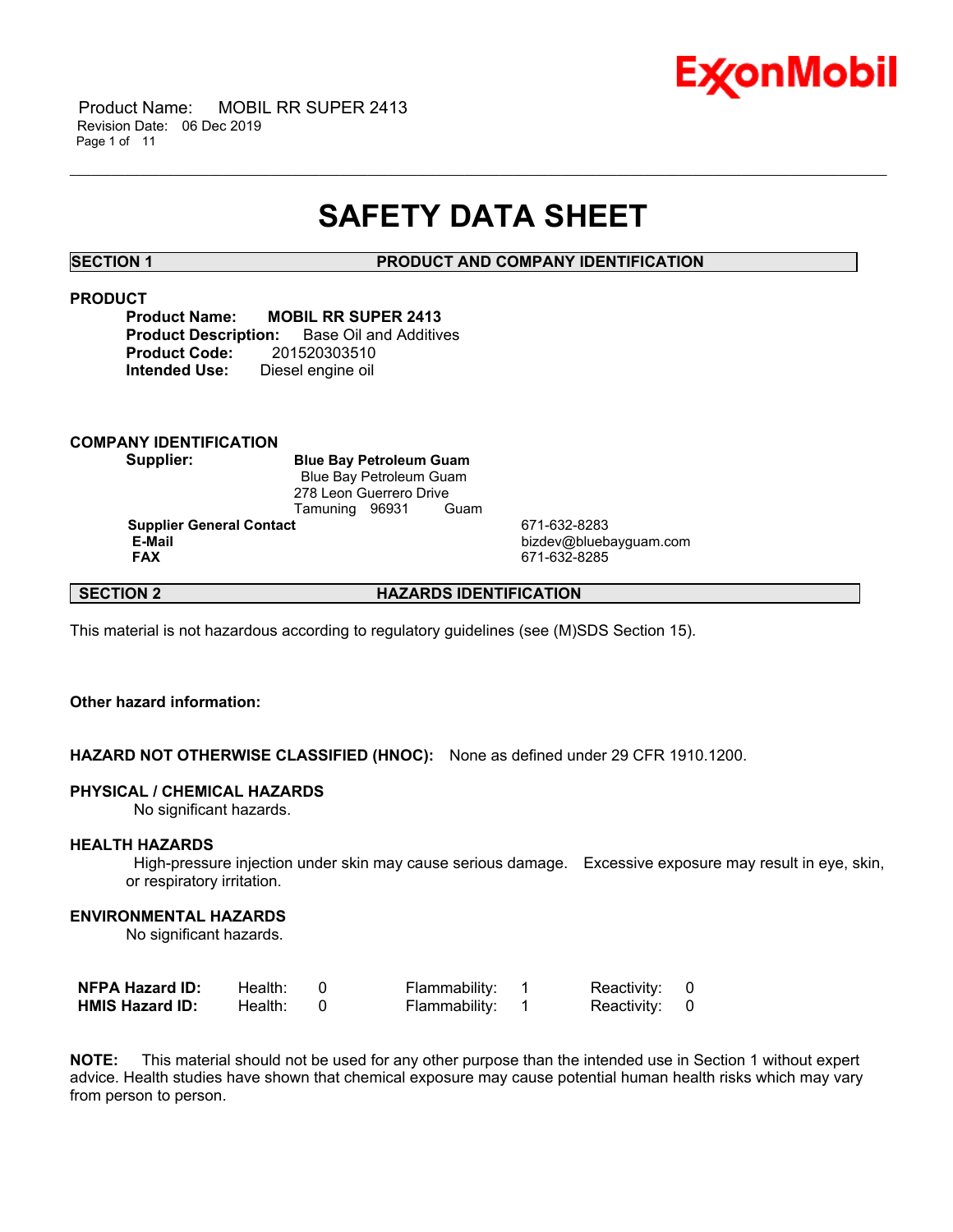

#### **SECTION 3 COMPOSITION / INFORMATION ON INGREDIENTS**

This material is defined as a mixture.

#### **Hazardous Substance(s) or Complex Substance(s) required for disclosure**

| <b>Name</b>                                         | CAS#        | Concentration* | <b>GHS Hazard Codes</b>      |
|-----------------------------------------------------|-------------|----------------|------------------------------|
| BRANCHED ALKYLPHENOL AND CALCIUM BRANCHED           |             | $0.1 - 5.3\%$  | $H314(1C)$ , $H360(1B)(F)$ , |
| ALKYLPHENOL (74499-35-7 & 132752-19-3)              |             |                | H400(M factor 10),           |
|                                                     |             |                | H410(M factor 10)            |
| <b>CALCIUM BRANCHED CHAIN ALKYL PHENATE SULFIDE</b> | 122384-87-6 | $1 - 5\%$      | H413                         |
| <b>CALCIUM LONG CHAIN ALKARYL SULFONATE</b>         |             | $0.1 - 5.1\%$  | H317, H413                   |
| <b>CALCIUM LONG CHAIN ALKYL MANNICH PHENATE</b>     | 220795-04-0 | $0.1 - 5.1\%$  | H317                         |
| <b>IPOLYOLEFIN POLYAMINE SUCCINIMIDE</b>            | 147880-09-9 | $1 - 5\%$      | H413                         |

\_\_\_\_\_\_\_\_\_\_\_\_\_\_\_\_\_\_\_\_\_\_\_\_\_\_\_\_\_\_\_\_\_\_\_\_\_\_\_\_\_\_\_\_\_\_\_\_\_\_\_\_\_\_\_\_\_\_\_\_\_\_\_\_\_\_\_\_\_\_\_\_\_\_\_\_\_\_\_\_\_\_\_\_\_\_\_\_\_\_\_\_\_\_\_\_\_\_\_\_\_\_\_\_\_\_\_\_\_\_\_\_\_\_\_\_\_\_

\* All concentrations are percent by weight unless material is a gas. Gas concentrations are in percent by volume.

As per paragraph (i) of 29 CFR 1910.1200, formulation is considered a trade secret and specific chemical identity and exact percentage (concentration) of composition may have been withheld. Specific chemical identity and exact percentage composition will be provided to health professionals, employees, or designated representatives in accordance with applicable provisions of paragraph (i).

### **SECTION 4 FIRST AID MEASURES**

#### **INHALATION**

Remove from further exposure. For those providing assistance, avoid exposure to yourself or others. Use adequate respiratory protection. If respiratory irritation, dizziness, nausea, or unconsciousness occurs, seek immediate medical assistance. If breathing has stopped, assist ventilation with a mechanical device or use mouth-to-mouth resuscitation.

#### **SKIN CONTACT**

Wash contact areas with soap and water. If product is injected into or under the skin, or into any part of the body, regardless of the appearance of the wound or its size, the individual should be evaluated immediately by a physician as a surgical emergency. Even though initial symptoms from high pressure injection may be minimal or absent, early surgical treatment within the first few hours may significantly reduce the ultimate extent of injury.

### **EYE CONTACT**

Flush thoroughly with water. If irritation occurs, get medical assistance.

#### **INGESTION**

First aid is normally not required. Seek medical attention if discomfort occurs.

### **SECTION 5 FIRE FIGHTING MEASURES**

### **EXTINGUISHING MEDIA**

**Appropriate Extinguishing Media:** Use water fog, foam, dry chemical or carbon dioxide (CO2) to extinguish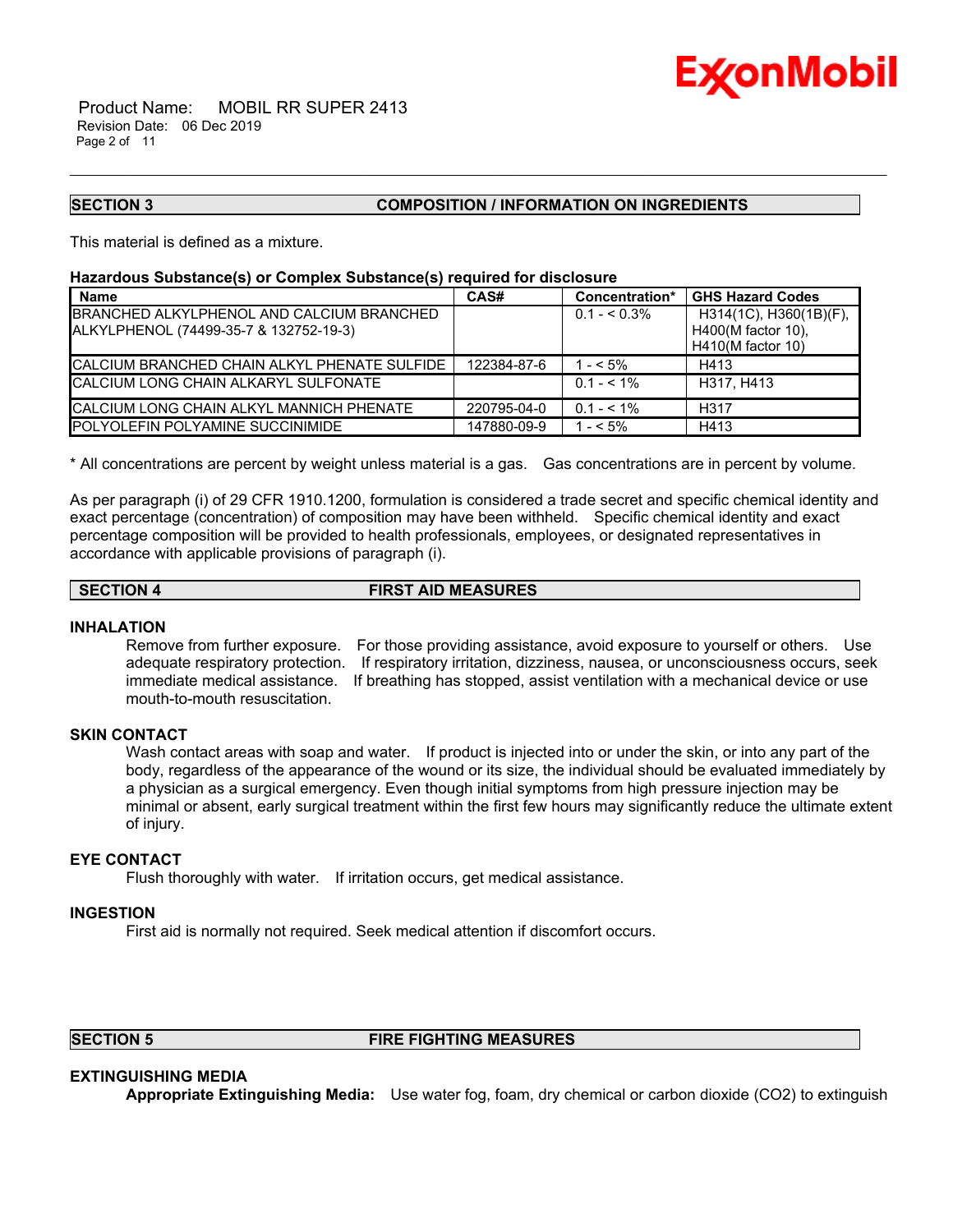

 Product Name: MOBIL RR SUPER 2413 Revision Date: 06 Dec 2019 Page 3 of 11

#### flames.

#### **Inappropriate Extinguishing Media:** Straight Streams of Water

#### **FIRE FIGHTING**

**Fire Fighting Instructions:** Evacuate area. Prevent runoff from fire control or dilution from entering streams, sewers, or drinking water supply. Firefighters should use standard protective equipment and in enclosed spaces, self-contained breathing apparatus (SCBA). Use water spray to cool fire exposed surfaces and to protect personnel.

\_\_\_\_\_\_\_\_\_\_\_\_\_\_\_\_\_\_\_\_\_\_\_\_\_\_\_\_\_\_\_\_\_\_\_\_\_\_\_\_\_\_\_\_\_\_\_\_\_\_\_\_\_\_\_\_\_\_\_\_\_\_\_\_\_\_\_\_\_\_\_\_\_\_\_\_\_\_\_\_\_\_\_\_\_\_\_\_\_\_\_\_\_\_\_\_\_\_\_\_\_\_\_\_\_\_\_\_\_\_\_\_\_\_\_\_\_\_

**Hazardous Combustion Products:** Aldehydes, Incomplete combustion products, Oxides of carbon, Smoke, Fume, Sulfur oxides

#### **FLAMMABILITY PROPERTIES**

**Flash Point [Method]:** >227°C (441°F) [ASTM D-92] **Flammable Limits (Approximate volume % in air):** LEL: 0.9 UEL: 7.0 **Autoignition Temperature:** N/D

#### **SECTION 6 ACCIDENTAL RELEASE MEASURES**

#### **NOTIFICATION PROCEDURES**

In the event of a spill or accidental release, notify relevant authorities in accordance with all applicable regulations. US regulations require reporting releases of this material to the environment which exceed the applicable reportable quantity or oil spills which could reach any waterway including intermittent dry creeks. The National Response Center can be reached at (800)424-8802.

#### **PROTECTIVE MEASURES**

Avoid contact with spilled material. See Section 5 for fire fighting information. See the Hazard Identification Section for Significant Hazards. See Section 4 for First Aid Advice. See Section 8 for advice on the minimum requirements for personal protective equipment. Additional protective measures may be necessary, depending on the specific circumstances and/or the expert judgment of the emergency responders.

For emergency responders: Respiratory protection: respiratory protection will be necessary only in special cases, e.g., formation of mists. Half-face or full-face respirator with filter(s) for dust/organic vapor or Self Contained Breathing Apparatus (SCBA) can be used depending on the size of spill and potential level of exposure. If the exposure cannot be completely characterized or an oxygen deficient atmosphere is possible or anticipated, SCBA is recommended. Work gloves that are resistant to hydrocarbons are recommended. Gloves made of polyvinyl acetate (PVA) are not water-resistant and are not suitable for emergency use. Chemical goggles are recommended if splashes or contact with eyes is possible. Small spills: normal antistatic work clothes are usually adequate. Large spills: full body suit of chemical resistant, antistatic material is recommended.

### **SPILL MANAGEMENT**

Land Spill: Stop leak if you can do it without risk. Recover by pumping or with suitable absorbent.

**Water Spill:** Stop leak if you can do it without risk. Confine the spill immediately with booms. Warn other shipping. Remove from the surface by skimming or with suitable absorbents. Seek the advice of a specialist before using dispersants.

Water spill and land spill recommendations are based on the most likely spill scenario for this material; however, geographic conditions, wind, temperature, (and in the case of a water spill) wave and current direction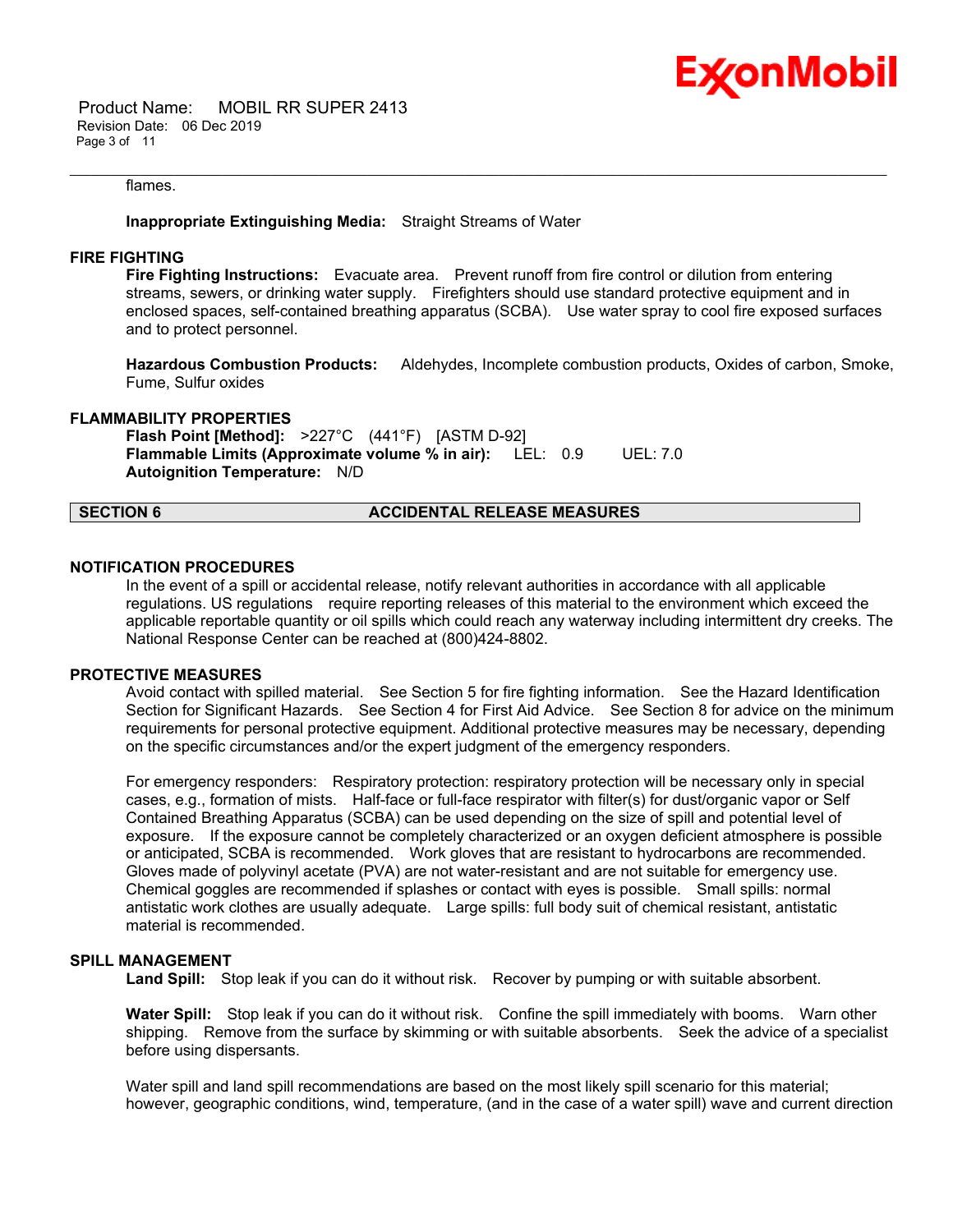

 Product Name: MOBIL RR SUPER 2413 Revision Date: 06 Dec 2019 Page 4 of 11

> and speed may greatly influence the appropriate action to be taken. For this reason, local experts should be consulted. Note: Local regulations may prescribe or limit action to be taken.

#### **ENVIRONMENTAL PRECAUTIONS**

Large Spills: Dike far ahead of liquid spill for later recovery and disposal. Prevent entry into waterways, sewers, basements or confined areas.

\_\_\_\_\_\_\_\_\_\_\_\_\_\_\_\_\_\_\_\_\_\_\_\_\_\_\_\_\_\_\_\_\_\_\_\_\_\_\_\_\_\_\_\_\_\_\_\_\_\_\_\_\_\_\_\_\_\_\_\_\_\_\_\_\_\_\_\_\_\_\_\_\_\_\_\_\_\_\_\_\_\_\_\_\_\_\_\_\_\_\_\_\_\_\_\_\_\_\_\_\_\_\_\_\_\_\_\_\_\_\_\_\_\_\_\_\_\_

### **SECTION 7 HANDLING AND STORAGE**

#### **HANDLING**

Avoid contact with used product. Prevent small spills and leakage to avoid slip hazard. Material can accumulate static charges which may cause an electrical spark (ignition source). When the material is handled in bulk, an electrical spark could ignite any flammable vapors from liquids or residues that may be present (e.g., during switch-loading operations). Use proper bonding and/or ground procedures. However, bonding and grounds may not eliminate the hazard from static accumulation. Consult local applicable standards for guidance. Additional references include American Petroleum Institute 2003 (Protection Against Ignitions Arising out of Static, Lightning and Stray Currents) or National Fire Protection Agency 77 (Recommended Practice on Static Electricity) or CENELEC CLC/TR 50404 (Electrostatics - Code of practice for the avoidance of hazards due to static electricity).

**Static Accumulator:** This material is a static accumulator.

#### **STORAGE**

The type of container used to store the material may affect static accumulation and dissipation. Do not store in open or unlabelled containers.

#### **SECTION 8 EXPOSURE CONTROLS / PERSONAL PROTECTION**

**Exposure limits/standards for materials that can be formed when handling this product:** When mists/aerosols can occur the following are recommended: 5 mg/m<sup>3</sup> - ACGIH TLV (inhalable fraction), 5 mg/m<sup>3</sup> - OSHA PEL.

NOTE: Limits/standards shown for guidance only. Follow applicable regulations.

No biological limits allocated.

#### **ENGINEERING CONTROLS**

The level of protection and types of controls necessary will vary depending upon potential exposure conditions. Control measures to consider:

No special requirements under ordinary conditions of use and with adequate ventilation.

#### **PERSONAL PROTECTION**

Personal protective equipment selections vary based on potential exposure conditions such as applications, handling practices, concentration and ventilation. Information on the selection of protective equipment for use with this material, as provided below, is based upon intended, normal usage.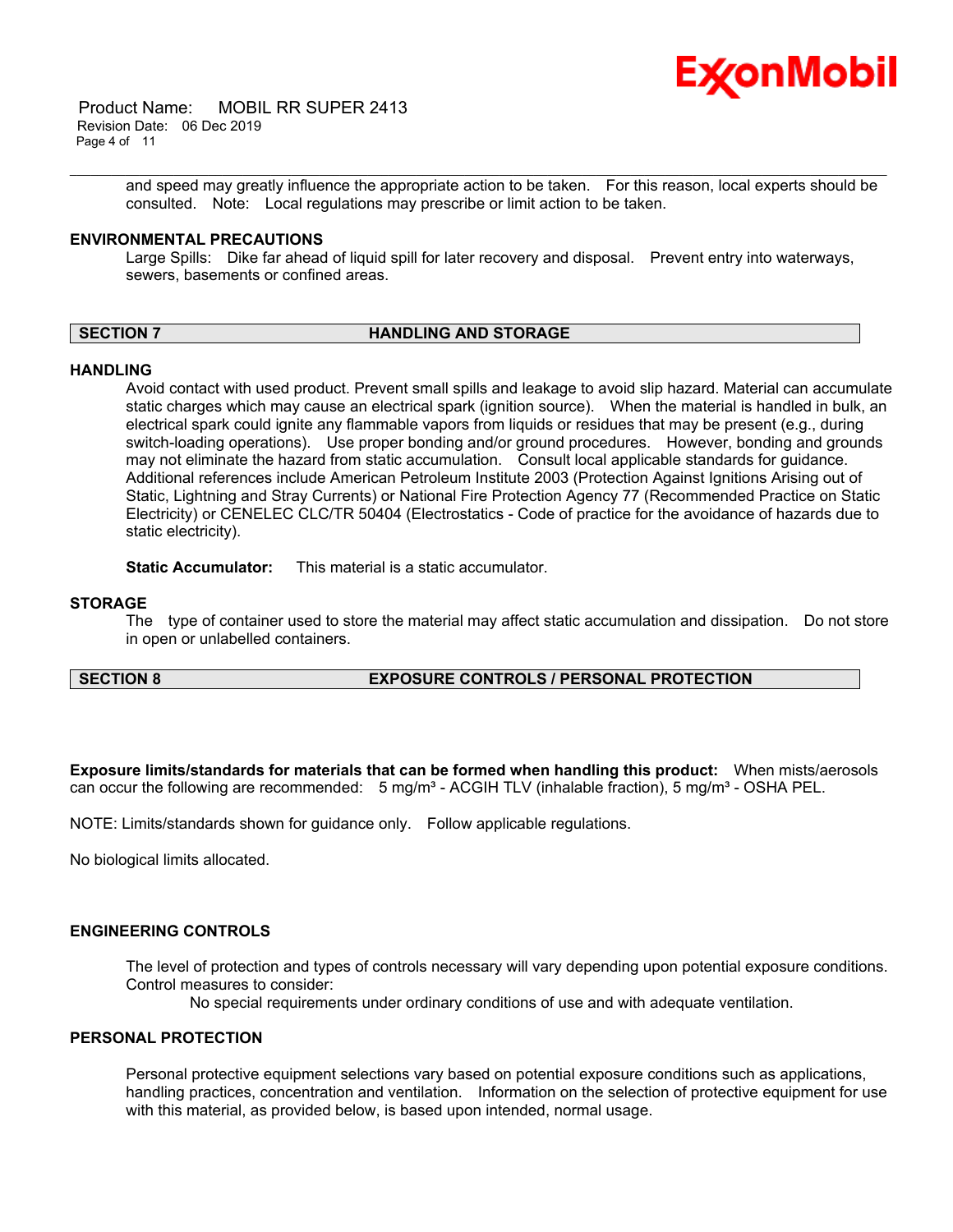# Ex⁄onMobil

 Product Name: MOBIL RR SUPER 2413 Revision Date: 06 Dec 2019 Page 5 of 11

> **Respiratory Protection:** If engineering controls do not maintain airborne contaminant concentrations at a level which is adequate to protect worker health, an approved respirator may be appropriate. Respirator selection, use, and maintenance must be in accordance with regulatory requirements, if applicable. Types of respirators to be considered for this material include:

No special requirements under ordinary conditions of use and with adequate ventilation.

\_\_\_\_\_\_\_\_\_\_\_\_\_\_\_\_\_\_\_\_\_\_\_\_\_\_\_\_\_\_\_\_\_\_\_\_\_\_\_\_\_\_\_\_\_\_\_\_\_\_\_\_\_\_\_\_\_\_\_\_\_\_\_\_\_\_\_\_\_\_\_\_\_\_\_\_\_\_\_\_\_\_\_\_\_\_\_\_\_\_\_\_\_\_\_\_\_\_\_\_\_\_\_\_\_\_\_\_\_\_\_\_\_\_\_\_\_\_

For high airborne concentrations, use an approved supplied-air respirator, operated in positive pressure mode. Supplied air respirators with an escape bottle may be appropriate when oxygen levels are inadequate, gas/vapor warning properties are poor, or if air purifying filter capacity/rating may be exceeded.

**Hand Protection:** Any specific glove information provided is based on published literature and glove manufacturer data. Glove suitability and breakthrough time will differ depending on the specific use conditions. Contact the glove manufacturer for specific advice on glove selection and breakthrough times for your use conditions. Inspect and replace worn or damaged gloves. The types of gloves to be considered for this material include:

No protection is ordinarily required under normal conditions of use.

**Eye Protection:** If contact is likely, safety glasses with side shields are recommended.

**Skin and Body Protection:** Any specific clothing information provided is based on published literature or manufacturer data. The types of clothing to be considered for this material include:

 No skin protection is ordinarily required under normal conditions of use. In accordance with good industrial hygiene practices, precautions should be taken to avoid skin contact.

**Specific Hygiene Measures:** Always observe good personal hygiene measures, such as washing after handling the material and before eating, drinking, and/or smoking. Routinely wash work clothing and protective equipment to remove contaminants. Discard contaminated clothing and footwear that cannot be cleaned. Practice good housekeeping.

#### **ENVIRONMENTAL CONTROLS**

 Comply with applicable environmental regulations limiting discharge to air, water and soil. Protect the environment by applying appropriate control measures to prevent or limit emissions.

#### **SECTION 9 PHYSICAL AND CHEMICAL PROPERTIES**

**Note: Physical and chemical properties are provided for safety, health and environmental considerations only and may not fully represent product specifications. Contact the Supplier for additional information.**

#### **GENERAL INFORMATION**

**Physical State:** Liquid **Color:** Brown **Odor:** Characteristic **Odor Threshold:** N/D

**IMPORTANT HEALTH, SAFETY, AND ENVIRONMENTAL INFORMATION Relative Density (at 15 °C):** 0.89 **Flammability (Solid, Gas):** N/A **Flash Point [Method]:** >227°C (441°F) [ASTM D-92] **Flammable Limits (Approximate volume % in air):** LEL: 0.9 UEL: 7.0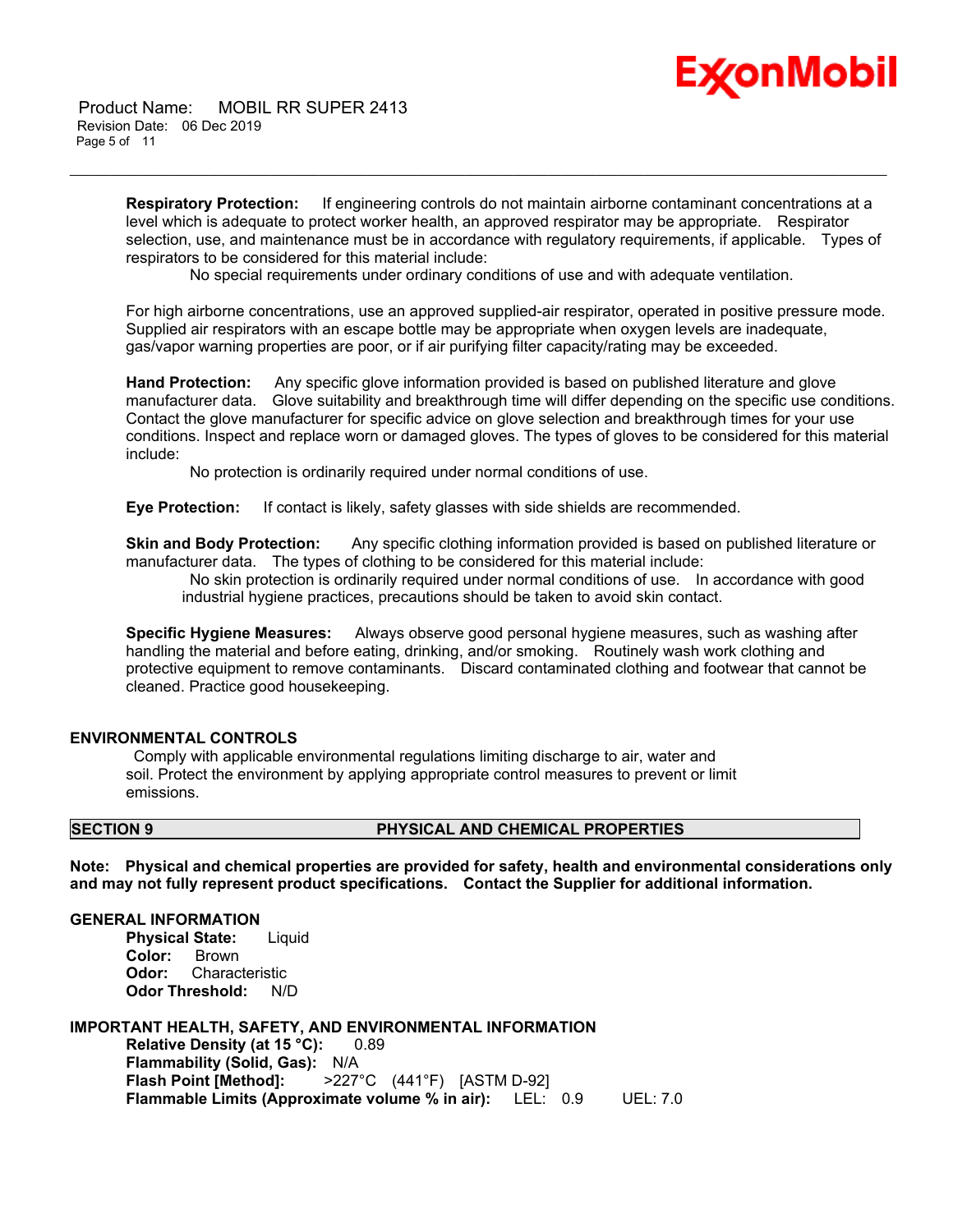

 Product Name: MOBIL RR SUPER 2413 Revision Date: 06 Dec 2019 Page 6 of 11

> **Autoignition Temperature:** N/D **Boiling Point / Range:** > 316°C (600°F) **Decomposition Temperature:** N/D **Vapor Density (Air = 1):** N/D **Vapor Pressure:** < 0.013 kPa (0.1 mm Hg) at 20 °C **Evaporation Rate (n-butyl acetate = 1):** N/D **pH:** N/A **Log Pow (n-Octanol/Water Partition Coefficient):** > 3.5 **Solubility in Water:** Negligible **Viscosity:** 134 cSt (134 mm2/sec) at 40 °C | 15.5 cSt (15.5 mm2/sec) at 100 °C **Oxidizing Properties:** See Hazards Identification Section.

\_\_\_\_\_\_\_\_\_\_\_\_\_\_\_\_\_\_\_\_\_\_\_\_\_\_\_\_\_\_\_\_\_\_\_\_\_\_\_\_\_\_\_\_\_\_\_\_\_\_\_\_\_\_\_\_\_\_\_\_\_\_\_\_\_\_\_\_\_\_\_\_\_\_\_\_\_\_\_\_\_\_\_\_\_\_\_\_\_\_\_\_\_\_\_\_\_\_\_\_\_\_\_\_\_\_\_\_\_\_\_\_\_\_\_\_\_\_

**OTHER INFORMATION**

**Freezing Point:** N/D **Melting Point:** N/A **Pour Point:** -18°C (0°F) **DMSO Extract (mineral oil only), IP-346:** < 3 %wt

#### **SECTION 10 STABILITY AND REACTIVITY**

**REACTIVITY:** See sub-sections below.

**STABILITY:** Material is stable under normal conditions.

**CONDITIONS TO AVOID:** Excessive heat. High energy sources of ignition.

**MATERIALS TO AVOID:** Strong oxidizers

**HAZARDOUS DECOMPOSITION PRODUCTS:** Material does not decompose at ambient temperatures.

**POSSIBILITY OF HAZARDOUS REACTIONS:** Hazardous polymerization will not occur.

#### **SECTION 11 TOXICOLOGICAL INFORMATION**

#### **INFORMATION ON TOXICOLOGICAL EFFECTS**

| <b>Hazard Class</b>                                           | <b>Conclusion / Remarks</b>                                                                      |
|---------------------------------------------------------------|--------------------------------------------------------------------------------------------------|
| <b>Inhalation</b>                                             |                                                                                                  |
| Acute Toxicity: No end point data for<br>material.            | Minimally Toxic. Based on assessment of the components.                                          |
| Irritation: No end point data for material.                   | Negligible hazard at ambient/normal handling temperatures.                                       |
| Ingestion                                                     |                                                                                                  |
| Acute Toxicity: No end point data for<br>material.            | Minimally Toxic. Based on assessment of the components.                                          |
| <b>Skin</b>                                                   |                                                                                                  |
| Acute Toxicity: No end point data for<br>material.            | Minimally Toxic. Based on assessment of the components.                                          |
| Skin Corrosion/Irritation: No end point data<br>for material. | Negligible irritation to skin at ambient temperatures. Based on<br>assessment of the components. |
| Eye                                                           |                                                                                                  |
| Serious Eye Damage/Irritation: No end point                   | May cause mild, short-lasting discomfort to eyes. Based on                                       |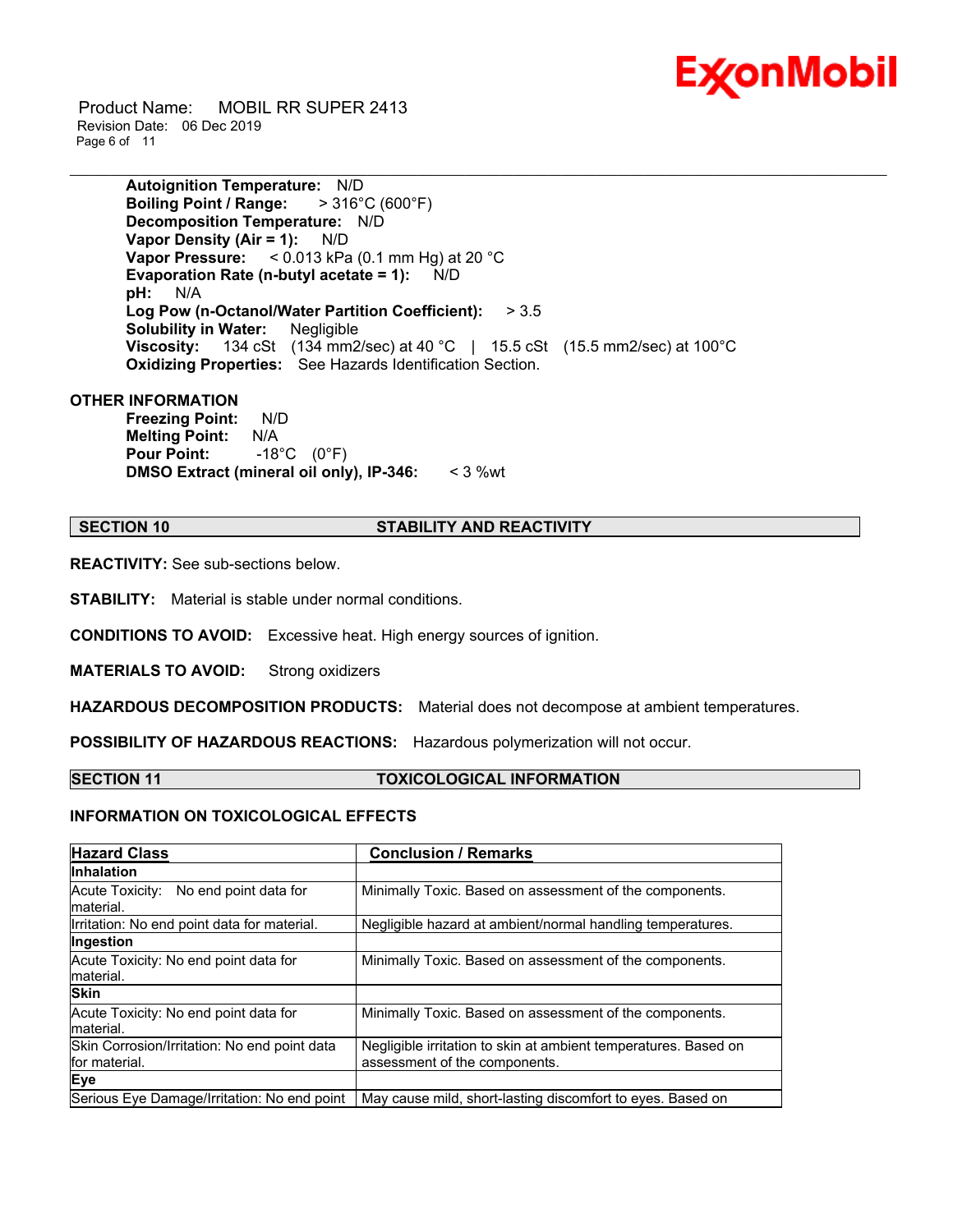# Ex⁄onMobil

 Product Name: MOBIL RR SUPER 2413 Revision Date: 06 Dec 2019 Page 7 of 11

| data for material.                                               | assessment of the components.                                                                                     |
|------------------------------------------------------------------|-------------------------------------------------------------------------------------------------------------------|
| <b>Sensitization</b>                                             |                                                                                                                   |
| Respiratory Sensitization: No end point data<br>lfor material.   | Not expected to be a respiratory sensitizer.                                                                      |
| Skin Sensitization: No end point data for<br>lmaterial.          | Not expected to be a skin sensitizer. Based on assessment of the<br>components.                                   |
| <b>Aspiration:</b> Data available.                               | Not expected to be an aspiration hazard. Based on physico-<br>chemical properties of the material.                |
| Germ Cell Mutagenicity: No end point data<br>for material.       | Not expected to be a germ cell mutagen. Based on assessment of<br>the components.                                 |
| <b>Carcinogenicity:</b> No end point data for<br>material.       | Not expected to cause cancer. Based on assessment of the<br>components.                                           |
| <b>Reproductive Toxicity:</b> No end point data<br>for material. | Not expected to be a reproductive toxicant. Based on assessment<br>of the components.                             |
| <b>Lactation:</b> No end point data for material.                | Not expected to cause harm to breast-fed children.                                                                |
| <b>Specific Target Organ Toxicity (STOT)</b>                     |                                                                                                                   |
| Single Exposure: No end point data for<br>material.              | Not expected to cause organ damage from a single exposure.                                                        |
| Repeated Exposure: No end point data for<br>material.            | Not expected to cause organ damage from prolonged or repeated<br>exposure. Based on assessment of the components. |

#### **OTHER INFORMATION For the product itself:**

Component concentrations in this formulation would not be expected to cause skin sensitization, based on tests of the components, this formulation, or similar formulations.

Diesel engine oils: Not carcinogenic in animals tests. Used and unused diesel engine oils did not produce any carcinogenic effects in chronic mouse skin painting studies.

 Oils that are used in gasoline engines may become hazardous and display the following properties: Carcinogenic in animal tests. Caused mutations in vitro. Possible allergen and photoallergen. Contains polycyclic aromatic compounds (PAC) from combustion products of gasoline and/or thermal degradation products.

### **Contains:**

Base oil severely refined: Not carcinogenic in animal studies. Representative material passes IP-346, Modified Ames test, and/or other screening tests. Dermal and inhalation studies showed minimal effects; lung non-specific infiltration of immune cells, oil deposition and minimal granuloma formation. Not sensitizing in test animals.

 Tetrapropenyl phenol (TPP). TPP was tested in a rat oral gavage one-generation reproductive toxicity study and a rat dietary two-generation reproductive toxicity study. Results from the one-generation study included reduced ovary weights and changes in male reproductive accessory organs. Results from the two-generation study included prolonged estrous cyclicity, reduced ovary weights, accelerated sexual maturation, decreased mean live litter size, decreased fertility rates, hypospermia, and reduced weights of male reproductive accessory organs. A classification threshold for reproductive effects of 1.5 wt% TPP was derived by the supplier based on the NOAEL (15 mg/kg/day) from the rat dietary two-generation study and was confirmed in supporting studies with other substances containing TPP as an impurity.

**The following ingredients are cited on the lists below:** None.

|                | --REGULATORY LISTS SEARCHED-- |              |
|----------------|-------------------------------|--------------|
| $1 =$ NTP CARC | $3 = IARC 1$                  | $5 = IARC2B$ |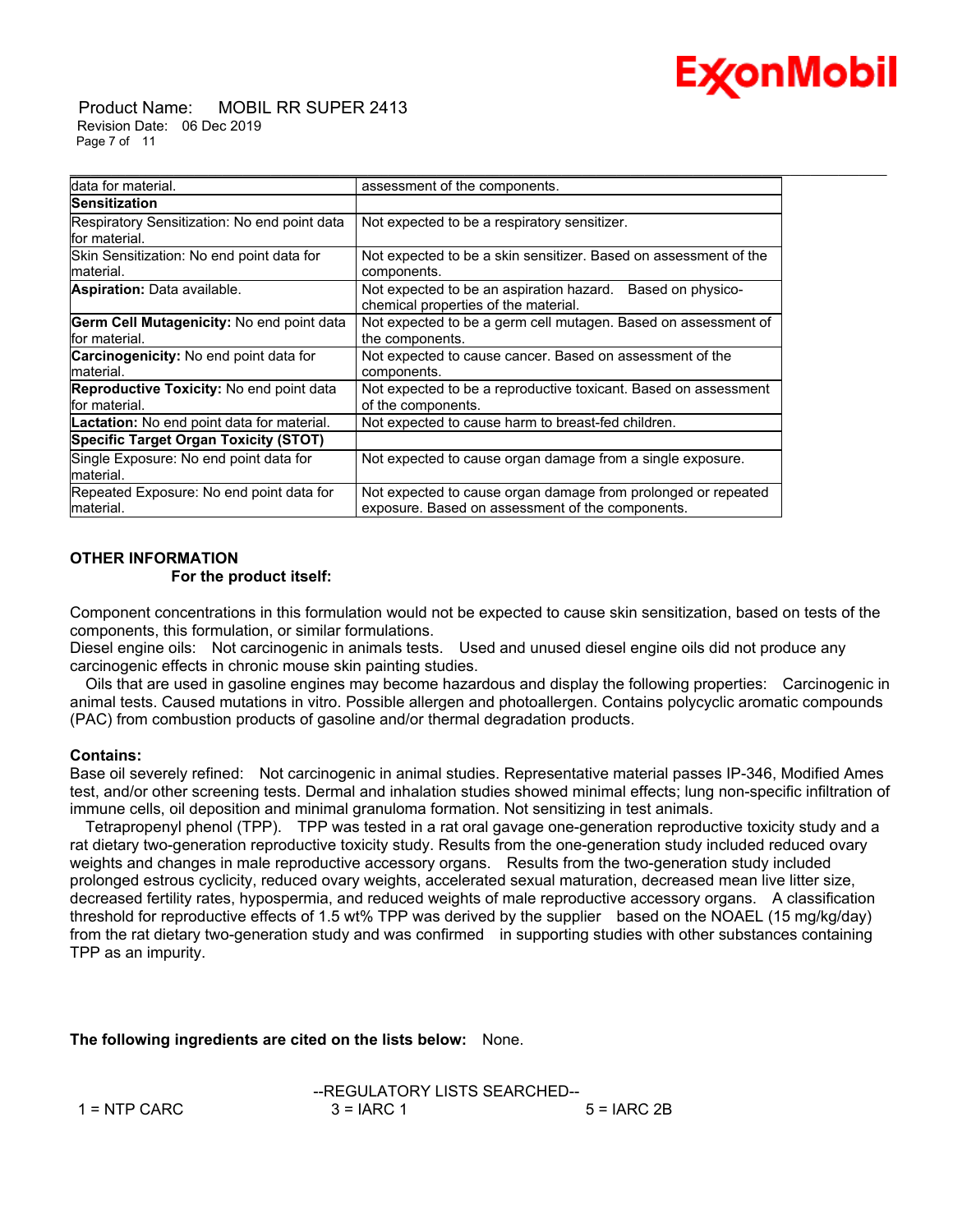

 Product Name: MOBIL RR SUPER 2413 Revision Date: 06 Dec 2019 Page 8 of 11

 $2 = NTP$  SUS  $4 = IARC$  2A 6 = OSHA CARC

#### **SECTION 12 ECOLOGICAL INFORMATION**

\_\_\_\_\_\_\_\_\_\_\_\_\_\_\_\_\_\_\_\_\_\_\_\_\_\_\_\_\_\_\_\_\_\_\_\_\_\_\_\_\_\_\_\_\_\_\_\_\_\_\_\_\_\_\_\_\_\_\_\_\_\_\_\_\_\_\_\_\_\_\_\_\_\_\_\_\_\_\_\_\_\_\_\_\_\_\_\_\_\_\_\_\_\_\_\_\_\_\_\_\_\_\_\_\_\_\_\_\_\_\_\_\_\_\_\_\_\_

The information given is based on data for the material, components of the material, or for similar materials, through the application of bridging principals.

#### **ECOTOXICITY**

Material -- Not expected to be harmful to aquatic organisms.

#### **MOBILITY**

 Base oil component -- Low solubility and floats and is expected to migrate from water to the land. Expected to partition to sediment and wastewater solids.

#### **PERSISTENCE AND DEGRADABILITY**

#### **Biodegradation:**

Base oil component -- Expected to be inherently biodegradable

#### **BIOACCUMULATION POTENTIAL**

 Base oil component -- Has the potential to bioaccumulate, however metabolism or physical properties may reduce the bioconcentration or limit bioavailability.

NOTE: One or more additive components of this material contains a branched alkylphenol impurity that is highly toxic to aquatic organisms. The components containing the impurity have been tested by the additive supplier and found to be no more than minimally toxic to aquatic organisms.

**SECTION 13 DISPOSAL CONSIDERATIONS** 

Disposal recommendations based on material as supplied. Disposal must be in accordance with current applicable laws and regulations, and material characteristics at time of disposal.

#### **DISPOSAL RECOMMENDATIONS**

 Product is suitable for burning in an enclosed controlled burner for fuel value or disposal by supervised incineration at very high temperatures to prevent formation of undesirable combustion products.

#### **REGULATORY DISPOSAL INFORMATION**

 RCRA Information: The unused product, in our opinion, is not specifically listed by the EPA as a hazardous waste (40 CFR, Part 261D), nor is it formulated to contain materials which are listed as hazardous wastes. It does not exhibit the hazardous characteristics of ignitability, corrositivity or reactivity and is not formulated with contaminants as determined by the Toxicity Characteristic Leaching Procedure (TCLP). However, used product may be regulated.

**Empty Container Warning** Empty Container Warning (where applicable): Empty containers may contain residue and can be dangerous. Do not attempt to refill or clean containers without proper instructions. Empty drums should be completely drained and safely stored until appropriately reconditioned or disposed. Empty containers should be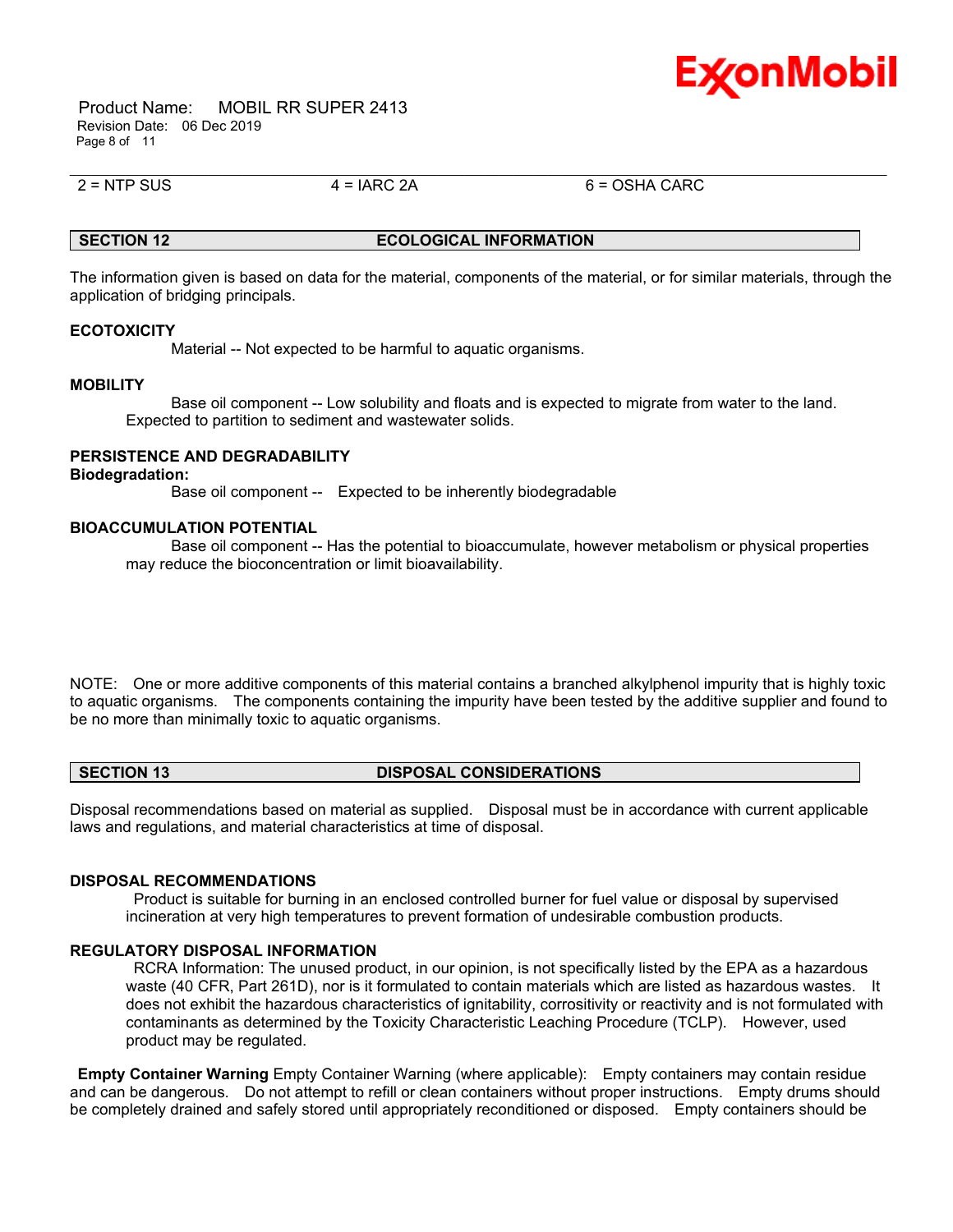

 Product Name: MOBIL RR SUPER 2413 Revision Date: 06 Dec 2019 Page 9 of 11

taken for recycling, recovery, or disposal through suitably qualified or licensed contractor and in accordance with governmental regulations. DO NOT PRESSURISE, CUT, WELD, BRAZE, SOLDER, DRILL, GRIND, OR EXPOSE SUCH CONTAINERS TO HEAT, FLAME, SPARKS, STATIC ELECTRICITY, OR OTHER SOURCES OF IGNITION. THEY MAY EXPLODE AND CAUSE INJURY OR DEATH.

\_\_\_\_\_\_\_\_\_\_\_\_\_\_\_\_\_\_\_\_\_\_\_\_\_\_\_\_\_\_\_\_\_\_\_\_\_\_\_\_\_\_\_\_\_\_\_\_\_\_\_\_\_\_\_\_\_\_\_\_\_\_\_\_\_\_\_\_\_\_\_\_\_\_\_\_\_\_\_\_\_\_\_\_\_\_\_\_\_\_\_\_\_\_\_\_\_\_\_\_\_\_\_\_\_\_\_\_\_\_\_\_\_\_\_\_\_\_

### **SECTION 14 TRANSPORT INFORMATION**

- **LAND (DOT):** Not Regulated for Land Transport
- LAND (TDG): Not Regulated for Land Transport

**SEA (IMDG):** Not Regulated for Sea Transport according to IMDG-Code

**Marine Pollutant:** No

#### **AIR (IATA):** Not Regulated for Air Transport

**SECTION 15 REGULATORY INFORMATION**

**OSHA HAZARD COMMUNICATION STANDARD:** This material is not considered hazardous in accordance with OSHA HazCom 2012, 29 CFR 1910.1200.

**Listed or exempt from listing/notification on the following chemical inventories (May contain substance(s) subject to notification to the EPA Active TSCA inventory prior to import to USA):** AICS, DSL, ENCS, ISHL, KECI, PICCS, TCSI, TSCA

 **Special Cases:**

| Inventory        | $01 - 11$<br>ιαιuε                   |
|------------------|--------------------------------------|
| $\Gamma$<br>טסט: | –<br>Apply<br>. <b>.</b><br>TICTIONS |

**SARA 302:** No chemicals in this material are subject to the reporting requirements of SARA Title III, Section 302

### **SARA (311/312) REPORTABLE GHS HAZARD CLASSES:** None.

**SARA (313) TOXIC RELEASE INVENTORY:** This material contains no chemicals subject to the supplier notification requirements of the SARA 313 Toxic Release Program.

**The following ingredients are cited on the lists below:** None.

|                 | --REGULATORY LISTS SEARCHED-- |                   |               |
|-----------------|-------------------------------|-------------------|---------------|
| $1 = ACGIH ALL$ | $6 = TSCA 5a2$                | 11 = CA P65 REPRO | $16$ = MN RTK |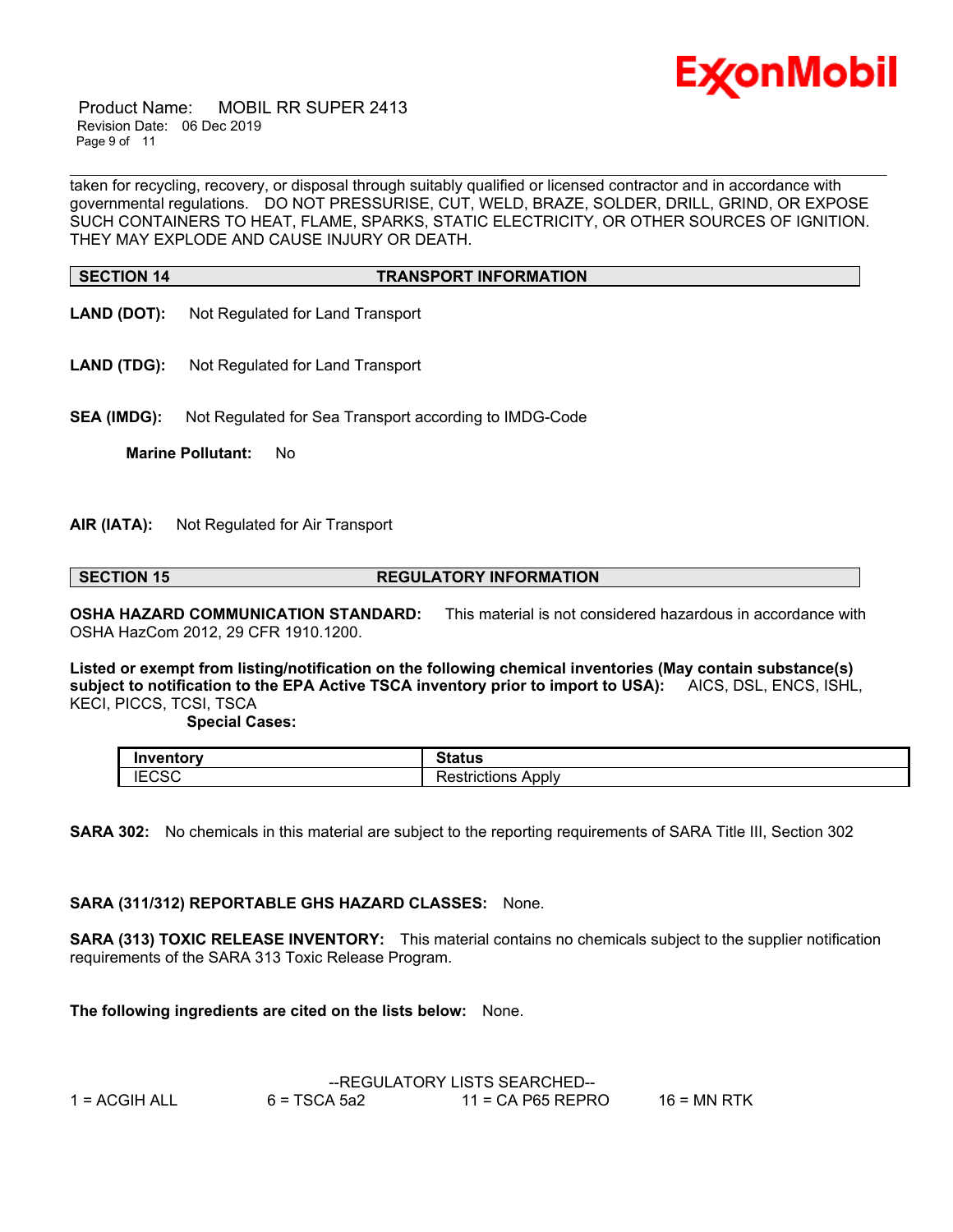

 Product Name: MOBIL RR SUPER 2413 Revision Date: 06 Dec 2019 Page 10 of 11

| $2 = ACGIH A1$ | $7 = TSCA 5e$      | $12 = CA$ RTK  | $17 = NJ RTK$ |  |
|----------------|--------------------|----------------|---------------|--|
| $3 = ACGIH A2$ | $8 = TSCA6$        | $13 = 1$ RTK   | $18 = PA RTK$ |  |
| $4 = OSHA Z$   | $9 = TSCA 12b$     | $14 = I A RTK$ | 19 = RLRTK    |  |
| $5 = TSCA 4$   | $10$ = CA P65 CARC | $15 = M1293$   |               |  |

Code key: CARC=Carcinogen; REPRO=Reproductive

**SECTION 16 OTHER INFORMATION** 

 $N/D$  = Not determined,  $N/A$  = Not applicable

#### **KEY TO THE H-CODES CONTAINED IN SECTION 3 OF THIS DOCUMENT (for information only):**

H314(1): Causes severe skin burns and eye damage; Skin Corr/Irritation, Cat 1 H314(1C): Causes severe skin burns and eye damage; Skin Corr/Irritation, Cat 1C H315: Causes skin irritation; Skin Corr/Irritation, Cat 2 H316: Causes mild skin irritation; Skin Corr/Irritation, Cat 3 H317: May cause allergic skin reaction; Skin Sensitization, Cat 1 H318: Causes serious eye damage; Serious Eye Damage/Irr, Cat 1 H319(2A): Causes serious eye irritation; Serious Eye Damage/Irr, Cat 2A H360(1B)(F): May damage fertility; Repro Tox, Cat 1B (Fertility) H400: Very toxic to aquatic life; Acute Env Tox, Cat 1 H410: Very toxic to aquatic life with long lasting effects; Chronic Env Tox, Cat 1 H413: May cause long lasting harmful effects to aquatic life; Chronic Env Tox, Cat 4

### **THIS SAFETY DATA SHEET CONTAINS THE FOLLOWING REVISIONS:**

No revision information

----------------------------------------------------------------------------------------------------------------------------------------------------- The information and recommendations contained herein are, to the best of ExxonMobil's knowledge and belief, accurate and reliable as of the date issued. You can contact ExxonMobil to insure that this document is the most current available from ExxonMobil. The information and recommendations are offered for the user's consideration and examination. It is the user's responsibility to satisfy itself that the product is suitable for the intended use. If buyer repackages this product, it is the user's responsibility to insure proper health, safety and other necessary information is included with and/or on the container. Appropriate warnings and safe-handling procedures should be provided to handlers and users. Alteration of this document is strictly prohibited. Except to the extent required by law, republication or retransmission of this document, in whole or in part, is not permitted. The term, "ExxonMobil" is used for convenience, and may include any one or more of ExxonMobil Chemical Company, Exxon Mobil Corporation, or any affiliates in which they directly or indirectly hold any interest.

-----------------------------------------------------------------------------------------------------------------------------------------------------

-----------------------------------------------------------------------------------------------------------------------------------------------------

Internal Use Only MHC: 0B, 0B, 0, 0, 0, 0 PPEC: A

DGN: 2008860XGU (1010680)

Copyright 2002 Exxon Mobil Corporation, All rights reserved